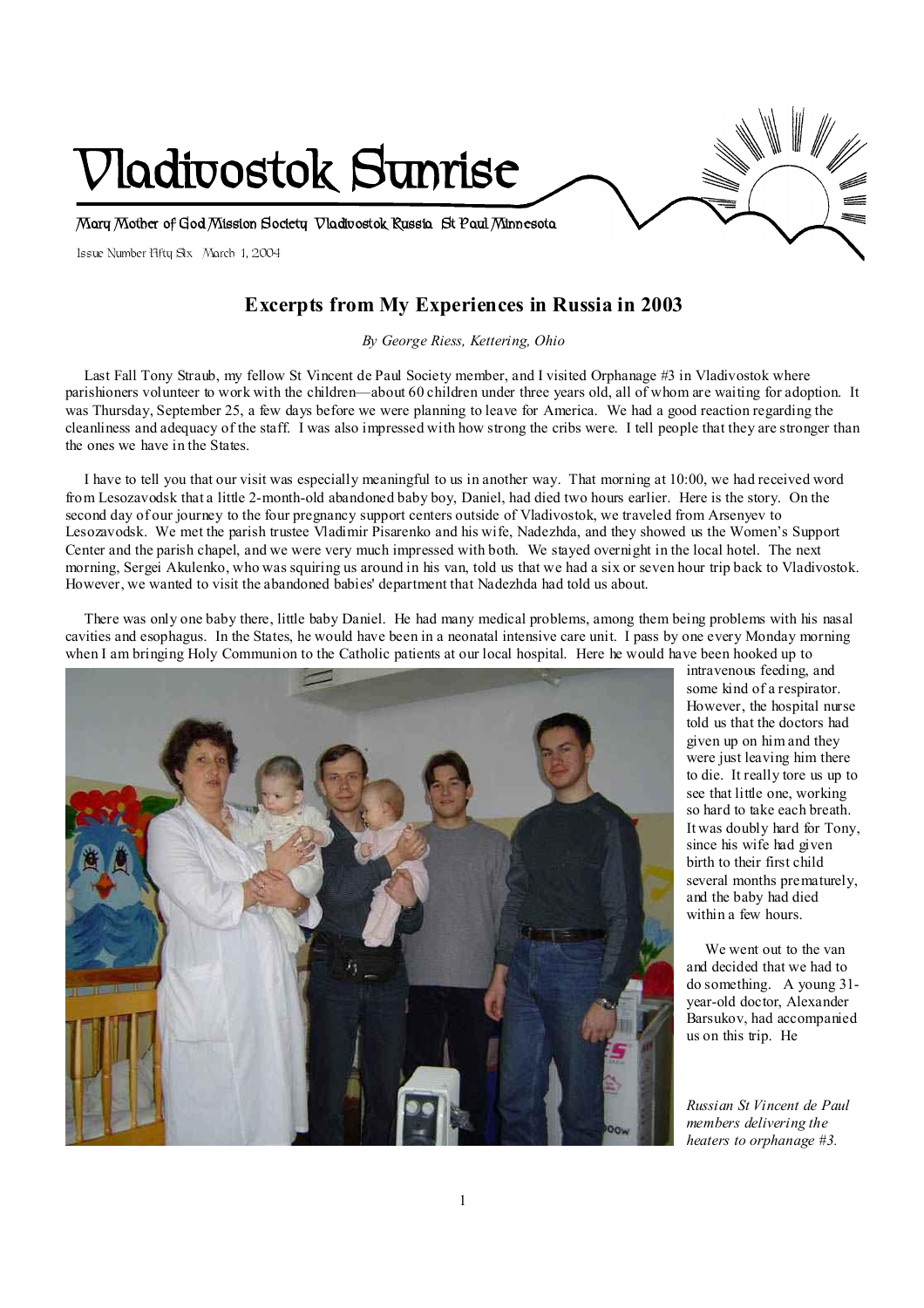volunteers with Caritas, giving first aid to the street children in Vladivostok. He is single, was on vacation, and served as our translator. We asked him to go back into the hospital and get baby Daniel's diagnosis, which he did. Then we started out. Upon arriving back in Vladivostok, Doctor Alex translated the diagnosis into English, and we sent it by fax and e-mail to several doctors that we knew back in the States. Tony and I felt strongly that we should arrange to get the baby to Vladivostok where there were facilities to do MRI, etc. However, Doctor Alex did not want to make this decision without some confirmation.

 After several days, we were given the name and e-mail address of a baby specialist at the Ohio State Research Hospital in Columbus. In the meantime, we had learned that Vladimir was a lawyer and we asked him by phone to begin the process needed to get baby Daniel transported to Vladivostok. We were phoning Vladimir each day at noon to find out his progress. Vladimir told us that the doctors said that Daniel would notsurvive a motor trip from Lesozavodsk to Vladivostok, and that the only way to get him there would be by helicopter, which would cost \$1000. That was about all the money that Tony and I had left with us, but we told Vladimir to go ahead and arrange for the helicopter. Then, the next day, Vladimir called and gave Tony the bad news that Daniel had died. I was in the church, doing my hour of adoration, and beseeching heaven for baby Daniel, when Tony came in and gave me the bad news. It really broke us up. I guess the parish staff is not used to seeing old men with tears in their eyes.

 During the week that had elapsed after seeing little Daniel, I went over and over a couple of things I should have done. I don't know why I didn't ask the nurse whether I could have picked up little Daniel to hold him and let him know that someone loved him. Secondly, Ishould have wet my finger in a nearby sink and baptized him. We sentseveral e-mails to Vladimir, asking him or his wife to do this, but I don't know whether they ever did. He certainly had Baptism of Desire from Tony and me.

 Less than an hour after learning of Daniel's death, Sergei Akulenko drove into the parish parking area with Nastia Potapenko, with her little 5-month-old Dima. I asked her to hold him and held him tight, pretending that he was little Daniel. It helped to remove the sting in my heart. After lunch at Nastia's sister Julia's apartment, we proceeded to visit the abandoned babies in Orphanage #3, where Tony and I picked up and held about 20. We would have stayed longer, but we had two more errands of mercy to make that afternoon to help out one of Julia's clients. I have photos of Tony and me holding these babies, and you can tell how much it meant to them and to us. I really hope that our young men in the SVdP will consider visiting these babies and let them know that they are loved. I hope that they will come to realize the true joy that comes from holding one of these precious gifts of God, having the little one lay his/her head on your shoulder, and think of how much trust that little one is putting in us to take care of him/her.

 While at the orphanage, I asked the director if there was anything that they needed. She replied that, with the coming cold weather, they needed five space heaters at a cost of about \$500. I told her, that as soon as I got home, she would have the money for them.

 I have forwarded the photos to a good friend of mine, Phil Parmley, who is 85 years young, and a fellow parishioner at Emmanuel Parish in Dayton. He is the one who got us involved in St. Vincent de Paul. He and I deliver Mobile Meals to the elderly every other Thursday, and then he has lunch with Joan and me. On the Thursday before leaving for Vladivostok, we were doing our Mobile Meals, and I told Phil that the airfare and visa cost \$2000 and that, as a result, we had to postpone two or three repairs to our kitchen. He told me he would have something to contribute to my expenses upon my return. He was good to his word, and the \$500 for the heaters was his check to me. My wife Joan and I figured that the babies in Orphanage #3 needed it more than we did.

### *Dear George,*

*Yesterday the Saint Vincent DePaul Society of Vladivostok presented the five space heaters purchased by the Saint Vincent DePaul Society to the director of the Orphanage #3 for abandoned children. Making the presentation were SVdP members Igor Radzuk and Konstantine Kuchenko. Accompanying them were Viktor Anisimov and me.* 

*The director and many of the staff expressed their sincere gratitude for the gift, and asked us to extend their thanks to the people who gave the money to make this donation possible. Please also extend to them my gratitude for making possible this initial action of our newly formed St Vincent DePaul Society in Vladivostok.* 

*It was the first time that I had visited the hospital. Knowing the conditions in Russia, I was very impressed with the cleanliness of the premises and the dedication of the very limited staff. I was heartbroken to see the children alone in their little cribs with no one to hold them; it was especially heartbreaking to learn that several of the children were infected with AIDS by their mothers during the birth process.* 

*Sincerely yours in Christ, Fr Daniel Maurer, C.J.D. Most Holy Mother of God Catholic Church Vladivostok, Russia* 



*The sign on the heaters noting the St Vincent de Paul Society.*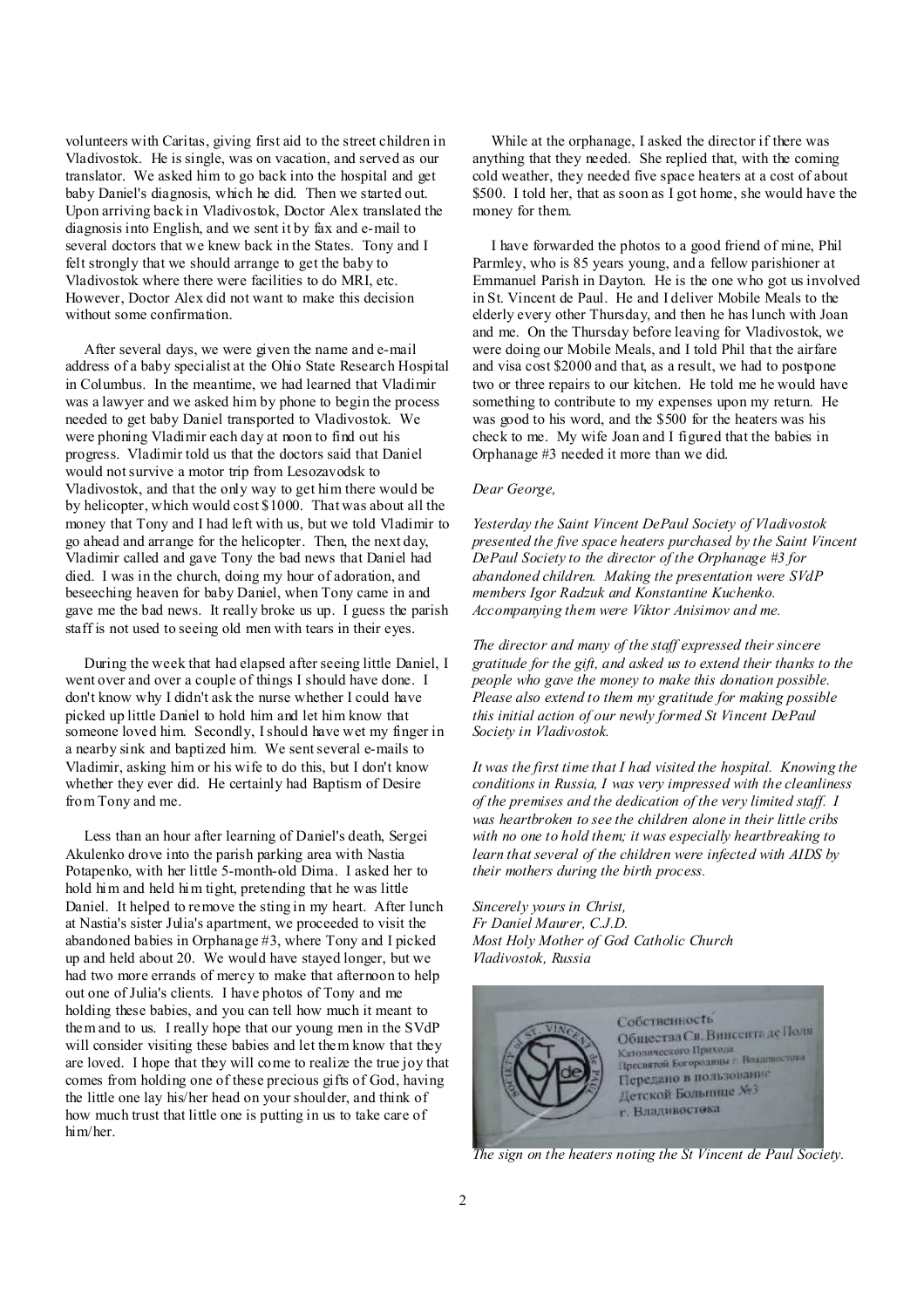#### **Vladivostok Even Without Knowing Russian?**

#### *By Kelly Whittier*

I traveled to Vladivostok this past summer from Washington, DC, via Los Angeles, Osaka, Japan and Seoul, Korea. As I looked at the world map in the airplane magazine, the realization kept coming that Vladivostok is almost half way around the world. As the plane from Seoul neared the Vladivostok airport, all I could see out of the window was mile after mile of forest, with small (from the air) clearings here and there. When I was greeted at the airport by Vladivostok parishioners Dima and Nikolai, I immediately felt less far away from home. Five minutes after arriving at Most Holy Mother of God Catholic Church, I attended Mass for the first time in Russia.

I had just barely learned the Russian alphabet before coming, but could not say anything else in Russian. I joined three other Americans from St Paul, Minnesota who had already been there for two weeks, and found that we could get by with very little Russian on our daily excursions. Many of the younger Russians speak some English, and in the nursing home and the orphanage few words were needed.

We went to the nursing home on my second day in Russia. Mara and Deanna were greeted with great affection by many of the residents, who knew them already after several visits. Mara had helped one day by trimming the residents' hair and nails, and Deanna had sung to them. The conditions in the one floor building were not so good (dirty sheets), but many faces brightened as we entered each room. Most of all, the elderly need human contact, and they hesitated to let go of our hands. Deanna and I sang a few duets for them, and their eyes followed us as we left.



#### *Kelly and a Resident at the Romanovka Nursing Home.*

The orphanage we visited a few days later is for babies 1 month to 3 years old. There are more than 60 babies, and over 20 of them have AIDS. Now these babies have not learned much Russian yet,

either, so the language barrier was not a problem! One little boy, about three, recognized Mara and ran right up to her when we entered the hall. He came with us to many of the rooms, each of which had at least six cribs, one baby per crib. As we entered each room, the older babies who could stand would hold themselves up by gripping the crib railing and rock back and forth, pleading with us to pick them up. They laughed out loud as we played with them. Some of the littler babies did not respond at all when I reached over to hold them, but once they had been held for a few minutes, did not want to be put back in their cribs. One baby in particular—Natasha--cried inconsolably until after Deanna had held her for about a half an hour (see picture). The nurses love the babies, but there are



*Deanna and baby Natasha* 

only five or six nurses, and they spend most of their time feeding and changing. We tried to hold all the babies, and left reluctantly after several hours.

One evening on our way home, we stopped through the marketplace in Vladivostok, interested in purchasing some film. As we passed by

a group of five or six girls, ages 14-16 or so, one of them called out "Are you Americans?" We turned to them and started talking, one of them leading us to the film stand. A girl came right up to me and asked quietly in English "Are you Christian?" I said yes, and asked her if she is a Christian. She said yes, and I asked her if she goes to church. Her clear eyes clouded over slightly as she said thatshe used to go when she was at home with her family. I suddenly realized that she and the other girls must live on the street. When the other girls came up to us, she bent down to put on more makeup, and two young soldiers looked over in her direction. We hoped to see her again, but only saw the younger street boys on subsequent visits to the market.

One day we took the three-hour bus ride with the Spanish Sisters of the Charity of St Anne to Romanovka, to visit the sick and for a communion service at the Catholic parish there. I accompanied Sr Evgenia, and we visited several shut-ins. The first was a family with a large vegetable garden. The grandmother is the "bread winner" for the family, as her husband has been confined to his bed for the past five years. She welcomed us with wonderful Russian hospitality, pressing us to take some piroshki and vodka (Isuccumbed). At another



*Visiting Romanovka parish members.* 

house we prayed with a younger woman suffering perhaps from cerebral palsy. We prayed the Our Father together, sister in Spanish, the woman in Russian, and I in English—a "universal<br>church" moment.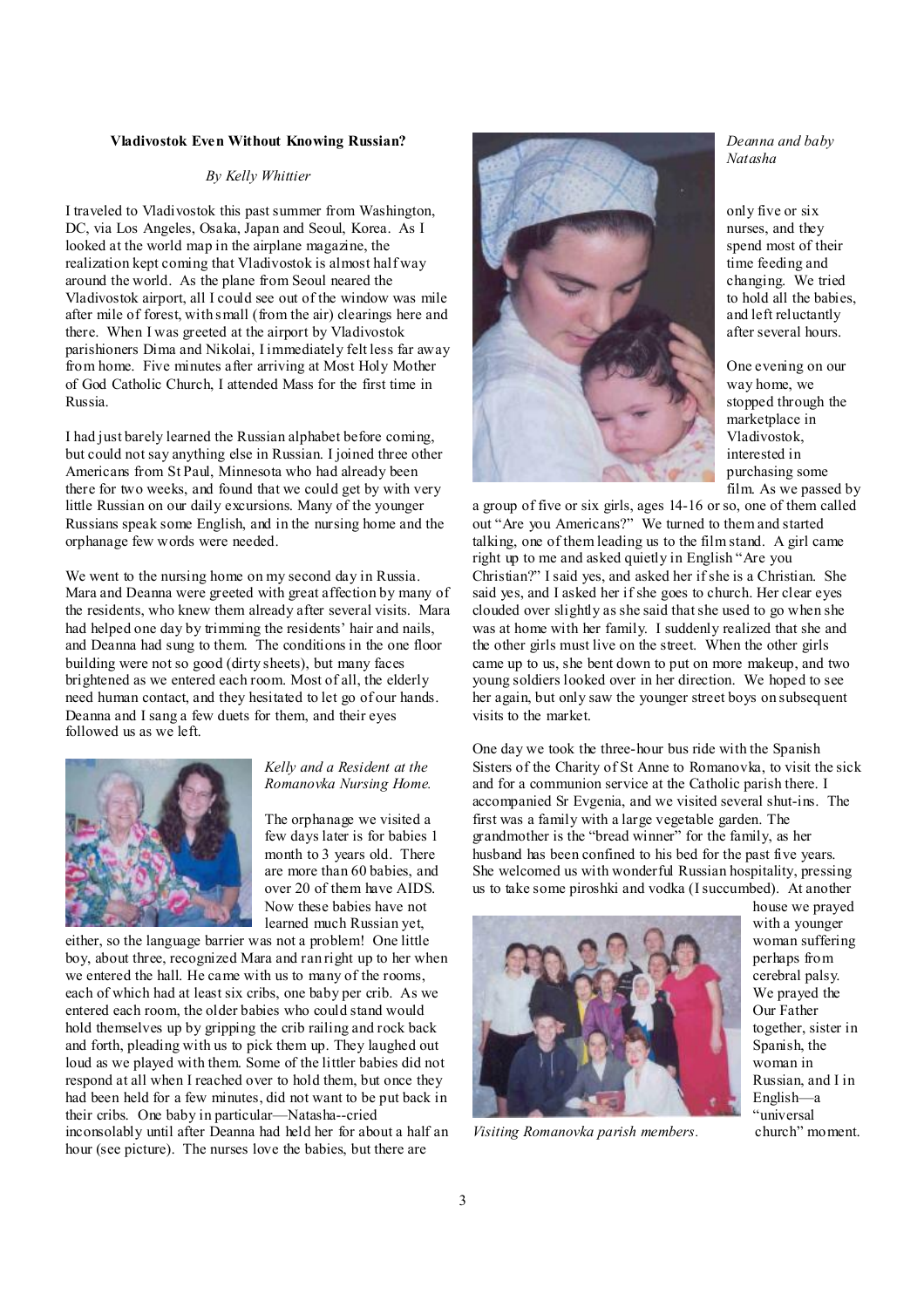The doors of all the places we visited were open to us because of the Catholic Church's efforts in "reaching out" to the community. Even the boys who live on the street ran up to us and hugged us, just because they knew we were with the Church. I am excited to be learning Russian now—Russian 101. I look forward greatly to returning to Vladivostok sometime in the next couple of years, hopefully as a "Sister in Jesus the Lord".

## **Good Neighbors: Holding babies in Siberia**

*By Sue Nowicki Bee Staff Writer Published in the Modesto Bee, Modesto CA: Sunday, November 16th, 2003 Copyright Modesto Bee. Reprinted by permission.* 

Malissa Souza of Modesto told friends she was going to Siberia to hold and rock babies for a couple of weeks. One day was all she could take.

Malissa went to Siberia\* with eight other area residents and Father Joseph Illo, her priest from St. Joseph's Catholic Church. They left October 17 and returned November 1, traveling to Vladivostok on the southeast tip of Siberia. The plan was to help a sister church, stop at three orphanages and spend time with the housebound elderly.

On their first day in the city of 700,000 people, Malissa, a realestate agent with Re/Max, went to an orphanage, which was called a hospital. It was full of children under the age of 3. The place looked like barracks that hadn't been touched in 50 years, she said. There was no water available that day.

The children were covered with green splotches of Mercurochrome, a mild antiseptic. Malissa and two others were given 14 children and told to go play on the playground. It turned out to be 'concrete with holes. It looked like a bombed-out parking lot.'

Inside, she picked up one 2-year-old boy who weighed about 14 pounds. Most of the children had glazed eyes. Many had detachment syndrome -- it hurt them to be touched.

'I wasn't prepared for what I was going to experience. When I got to the orphanage, it was such a shock to me that I worked only one day there. I spent the next day literally recouping. I spent eight hours in the church, pulling my emotions together so I could work again.'

The whole trip -- with the exception of one poor but cheerful, well-run orphanage in a village eight hours from Vladivostok - showed a people full of despair and hopelessness.

'There's a resignation that this is how it's going to be; it's never

going to change. A lot of the old people we talked to wanted the old way (communism) back, because at least they were cared for.

'I didn't have a clue that there was so much degradation for the human body, the human person. I asked the priest over there what he missed most (he's from the East Coast). He said, 'I miss beauty.' They're surrounded by poverty.'

Malissa took about \$1,700 in medical supplies, such as ibuprofen, baby aspirin, cough medicine, prenatal vitamins and Desitin. She also took toothbrushes and pacifiers, plus items for children, such as crayons, tennis balls and bubbles. The crayons were a bust, because paper is scarce, even with schoolage children. But the children loved the tennis balls and were fascinated by a ZipLoc bag she had.

Malissa wants to go back. She doesn't know exactly what she will do, 'but I'm going to do something. They need people like us to bring them hope.

'If I can help facilitate adoptions and make it known to people here that there are all these kids, I'll do it. Our pastor worked with Mother Teresa in Calcutta. He has a real heart for things like this. We were talking about how we bring this back to our society and our culture and make each one of us aware in a deeper way of how the rest of the world lives.'

[\*Of course Vladivostok and Primorye aren't located in Siberia, but in the Russian Far East. Most Americans don't know that. They think that Siberia goes all the way to America when in fact it ends at Lake Baikal.--ed.]

**Our Benefactors:** 

# **St Jude's Parish and Parishioners Helping Russian orphans**



*Lindsay Adams and her family from Allen, Texas, loading up personal goods for the Russian orphans.*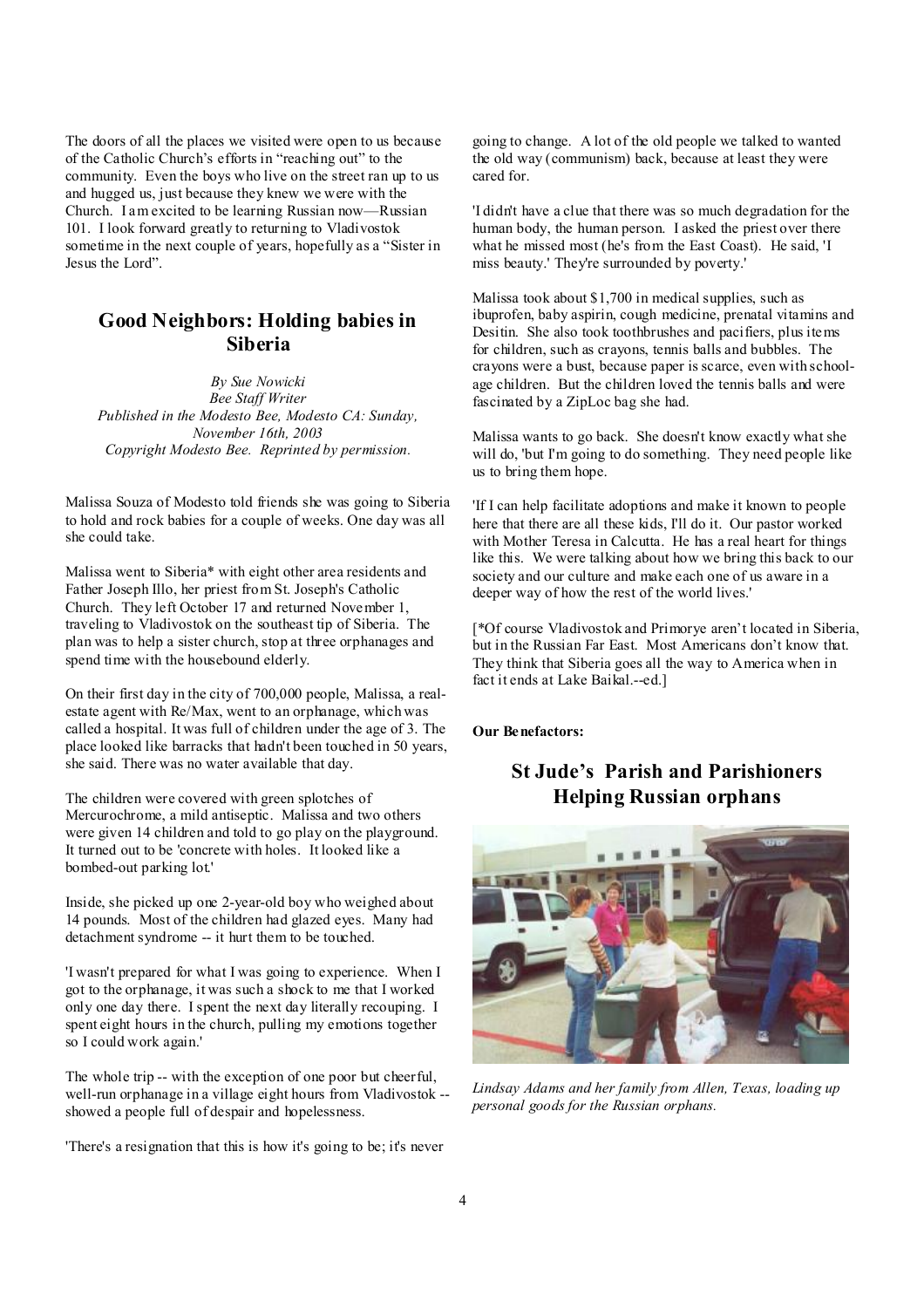St Jude's Parish in Plano, Texas, is planning to hold a drive in the spring to collect toys for the orphans. The Adams family and other parishioners have already held a drive which netted 420 lbs. of personal items and \$3000 for the milk fund for the orphans of Vladivostok. These are some photos of their activities.



*Julia and Lindsay Adams helping sort and pack donated items.* 

## **News Notes**

### *by V Rev Myron Effing, C.J.D.*

● On January 9, I heard on the evening news that a 17-year old boy had been arrested for shooting at the stained-glass windows of our cathedral in Vladivostok. It said that a passerby saw the shooting and called police. An inspection of the windows showed one bullet hole in the exterior glass of the Annunciation window. Hopefully the bullet did not penetrate the second and third layers of glass, but we don't know yet.

• The Russians say that the way you spend the New Years Holiday is the way you will spend the year! So it looks like lots of trouble ahead! Our year surely started off with a bang:

1) A major computer failure in our office in Minnesota, 2) a major crisis about visas here in Russia, 3) illness, and 4) water problems. The computer problem took several experts to figure it out, but the final solution was provided by our good friend Jim Weatherly who is always ready to help. Thanks to Jim, our webpage is up and running again! On December 27, I traveled to celebrate Christmas with our parishioners of Visitation Parish in Lesozovodsk, and began to get sick on the return trip and was in bed for nearly two weeks. Gradually I've improved. Thanks for your prayers. I guess it was a kidney inflammation. We are in a major water crisis here in Vladivostok, because there were no typhoons to fill the reservoirs lastsummer. Water is being rationed. We receive water only two hours every other day here at the church. And finally:

● On February 15 our Parish of the Most Holy Mother of God voted to change our legal constitution to allow a trustee to be officially in charge of the parish before the government rather than the pastor. That is because of complications in the Russian law making it very difficult for a foreigner like me to be in charge. It is potentially a dangerous step—in case the trustee is not honest, as has happened in some other places in Russia but it seems to be the only way for the parish to operate normally. The Methodists had a problem with their trustee who sold the church building out from under their parish!! The parish appealed to the court and the court decided that the trustee didn't act in good faith as a guarantor of the rights of parish, so they gave the church back to the parish. But what a struggle! And the buyer had already made many changes, including selling the steeple to another church! There are also examples in Russia where the trustee was elected by the people, and then he decided that he had to answer to the people who elected him and not to the pastor! We sought to avoid similar messes by having the bishop appoint the trustee. That way, if the pastor isn'tsatisfied, the bishop can unappoint the trustee. We were also afraid that the pastor's appointment of the trustee wouldn't hold up in law because the pastor is a foreigner, as are all the rest of the pastors in our half of Russia .

Now all the other parishes in Primorye are voting about changing their constitutions, too, and beginning the process of re-registering with the government.

• The city was ablaze with fireworks at the stroke of midnight on January 1. Trade between Russia and China is growing, so many more Chinese products are now available in the city, including fireworks.

● You've probably heard about the terrible accident in Florida involving Fr Benedict Groeschel, who is on our Advisory Board. He was crossing the street and was struck by a rapidly moving car. It will be a long hospital stay. We're continuing to pray for him.

● We've passed through the deepest part of winter, as has most of America. The warm and dry fall was changed by cold, blowing wind and lots of snow. We knew that the cold air was hiding somewhere last fall, which was very warm, and then it sure put in its appearance! It also means that it is a hard time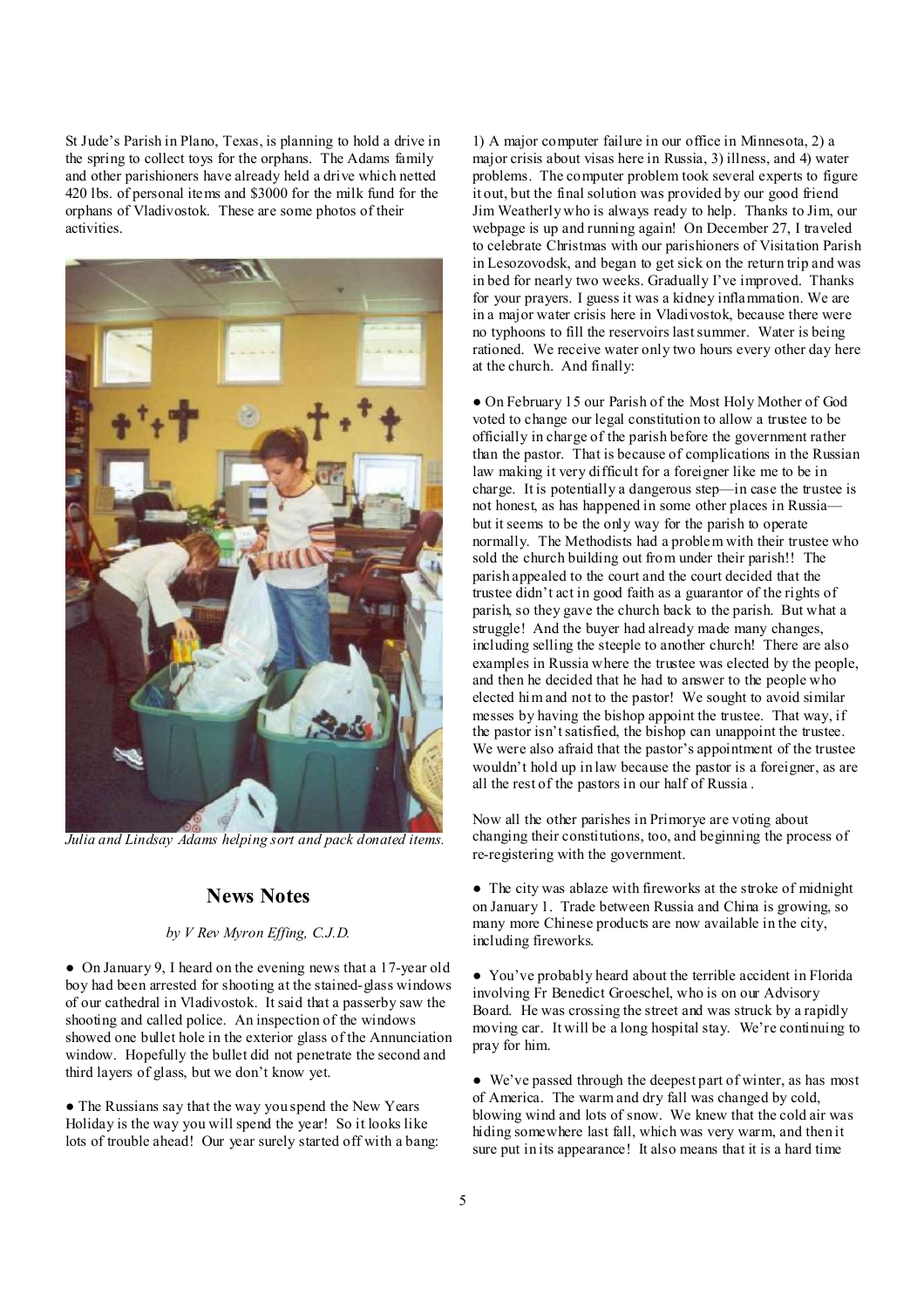for the street children. I met with Dr Alexander about their problems, and one of the big problems right now is dental care. The regular clinics won't take them without an insurance policy, or the kids have to pay cash. Naturally, most of the kids also don't have documents nor parents' permissions, but they are suffering. Thankfully many of our American donors specified "Street Kids" on their Christmas donation, so I was able to give Dr Alexander Barsukov \$200 to start the process. When that has been used up, he will bring me the receipts, and then I can give him another \$200. We can continue like that until the \$1000 that was specified for street children by donors will be gone. Of course they can't do orthodontics on that money, but we can take care of abscesses and do filings. Larisa Kalininchenko, who also works with the program, described how the kids came for their meal during the coldest weather: They all waited in their warm spot and came running one by one to get the hot food, and then quickly returned to the warmth. Usually they swarm the foodwagon, but not in the cold. Of course their outerwear isn't sufficient for this weather, either. We are working on it.

● In Lesozovodsk we continue to feed a group of about 20 children every Sunday. Vladimir Pisorenko, the Parish Trustee, describes how some of the kids come to the chapel wearing "valenkies". These are very inexpensive winter booties made of felt. They are quite warm but not very sturdy. Many of the kids wear patched valenkies, and some still have holes so that basically the kids' valenkies fill up with snow, thus the kids are walking with cold wet feet. We will look for money to buy new valenkies for these kids.

• The Donald D. Lynch Family Foundation made us a grant for the production of our chastity materials for our youth programs. After the 2nd issue of "Love And Common Sense was published, we got the following comments:

"The 2nd issue of Love and Common Sense was so interesting that I couldn't put it down. I sat down and read it all the way through."

"Love and Common Sense makes a bigger impression on the younger population--late high school students--who are not cynical and set in their impressions. They report that they enjoy it and pass it out to their friends at school, and it is a topic of conversations."

Some older people reported, "Too bad we didn't read this years ago. It is too late for us now."

The first printing of 2<sup>nd</sup> issue of Love and Common Sense was 2000 copies. Yuri Byelozorov has been giving lectures in January and February at public schools in Nakhodka and in Vladivostok on Pro-Life, NFP, and Chastity. He passes out these booklets, and they are well received and popular reading for the young people.

• On February 13 our parishioner Irina made the first communion breads on equipment that was donated to us by the Carmel in Wales, Great Britain. It means that we can not only

make our own communion breads, but can supply them to other parishes in Russia. Until now priests had to bring their altar breads with them. Ours were often donated by the Cathedral parish in Anchorage, from Nativity and St Agnes in St Paul, MN, but now we will be able to make it locally. Hopefully it is a further step toward helping the Church in Russia be less dependent on foreign aid. We already produce our own altar candles, and souvenir candles. Thanks, Sisters, and thanks to Irina who is beginning production.



*Irina pouring the first batter into the oven.* 

*The Russians have a joke that the first pancake is always a mess, and sure enough!* 

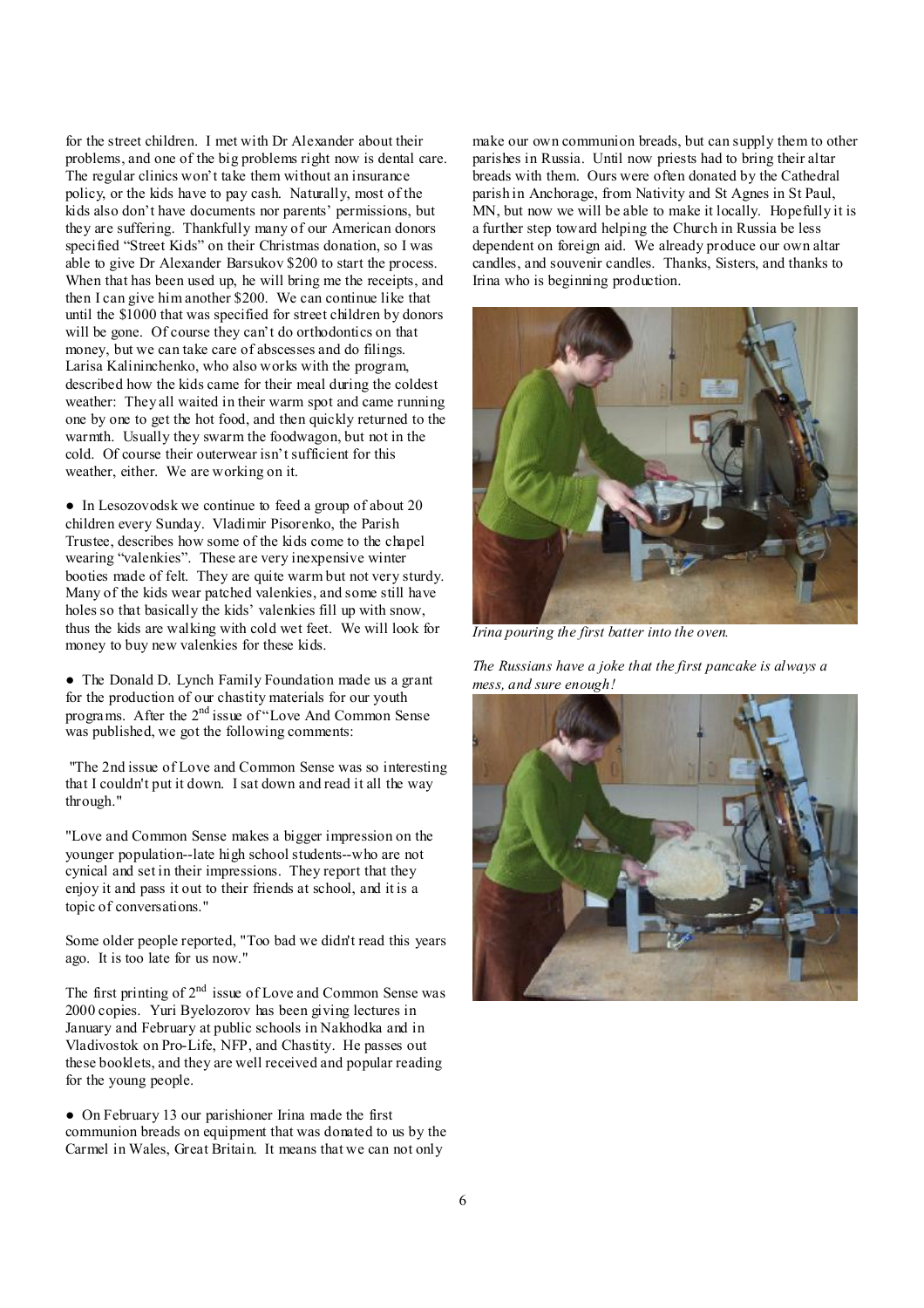*Further production seems to go fine after the first "blin".* 



● At last we are hoping to begin working again on the façade of the church in April, and also to build the first floor of the rectory/parish center. Naturally we would like to build the whole building, but we don't have the funds. Funds or not, we have to at least do the first floor so as not to loose the right to build on the land next to the church. The government only gives two years to begin a building project after permissions to use the land have been authorized. We couldn't begin last spring because of SARS in China just a few miles away so that the borders were closed and no Chinese summer workers could come to Vladivostok. Now we are hoping to begin on April 1. Naturally I'll keep you informed about progress. We need about \$100,000 per floor for the rectory/parish center. If you know where we might be able to find a benefactor to help us with the building project we would appreciate it very much. If we had the money we could complete the second and even third floor this summer!

● There is a fantastic website that they offers foreigners the opportunity to support Russian orphans. It looks too good to be true, and sure enough it is. Please don't donate on the internet to Russian orphan websites. It is a racket. The kids get nothing. Better to make use of organizations such as ours who are on site and who can offer better accountability. Our Seattle friend Janet Clark was here following up on the various orphanages in the city for her friends in American who donate to Russian orphans. She can tell you the horror stories about some of the orphanages who ask for money on the internet. Yes, the kids need help, but for crooked orphanages, it is in the interest of fundraising that the kids stay hungry and poor. What you donate goes out the back door into someone's pocket, not to the kids.

● News from Brother Oleg in Slovakia: In spite of the language problem his grades are good, and we can hope he will continue in good spirit and health for the rest of the school year when we returns home to Vladivostok. He recently renewed his temporary vows, and sent us photos of the event. Because he is so many time zones away from us while he is in the seminary, I asked the local abbot of the Norbertines in Slovakia to receive his vows.



*Brother Oleg taking his simple vows before Norbertine Abbot Tomas Barthal in Kosice, Slovakia, December 8, 2003 .*

# **How to Communicate with Us**

## **Office in Russia:**

**Phone:** 011-7-4232-26-96-14 **E-mail:** [myron@catholic.vladivostok.ru](mailto:myron@catholic.vladivostok.ru) **Internet:** Russian language: [www.catholic.vladivostok.ru](http://www.catholic.vladivostok.ru)

### **Office in America:**

**Phone:** 651-227-0208 **E-mail:** [usoffice@vladmission.org](mailto:usoffice@vladmission.org) **Internet:** [www.vladmission.org](http://www.vladmission.org)

**Vladivostok Sunrise** Edited and Produced in Russia by V Rev Myron Effing, C.J.D. Printed by the Sisters of St Peter Claver, St Paul, Minnesota. Assembled for mailing by Nativity Parish, St Paul, Minnesota. Mailed by Mary Mother of God Mission Society, St Paul, Minnesota. A full color version of the *Sunrise* is available at [www.vladmission.org](http://www.vladmission.org)